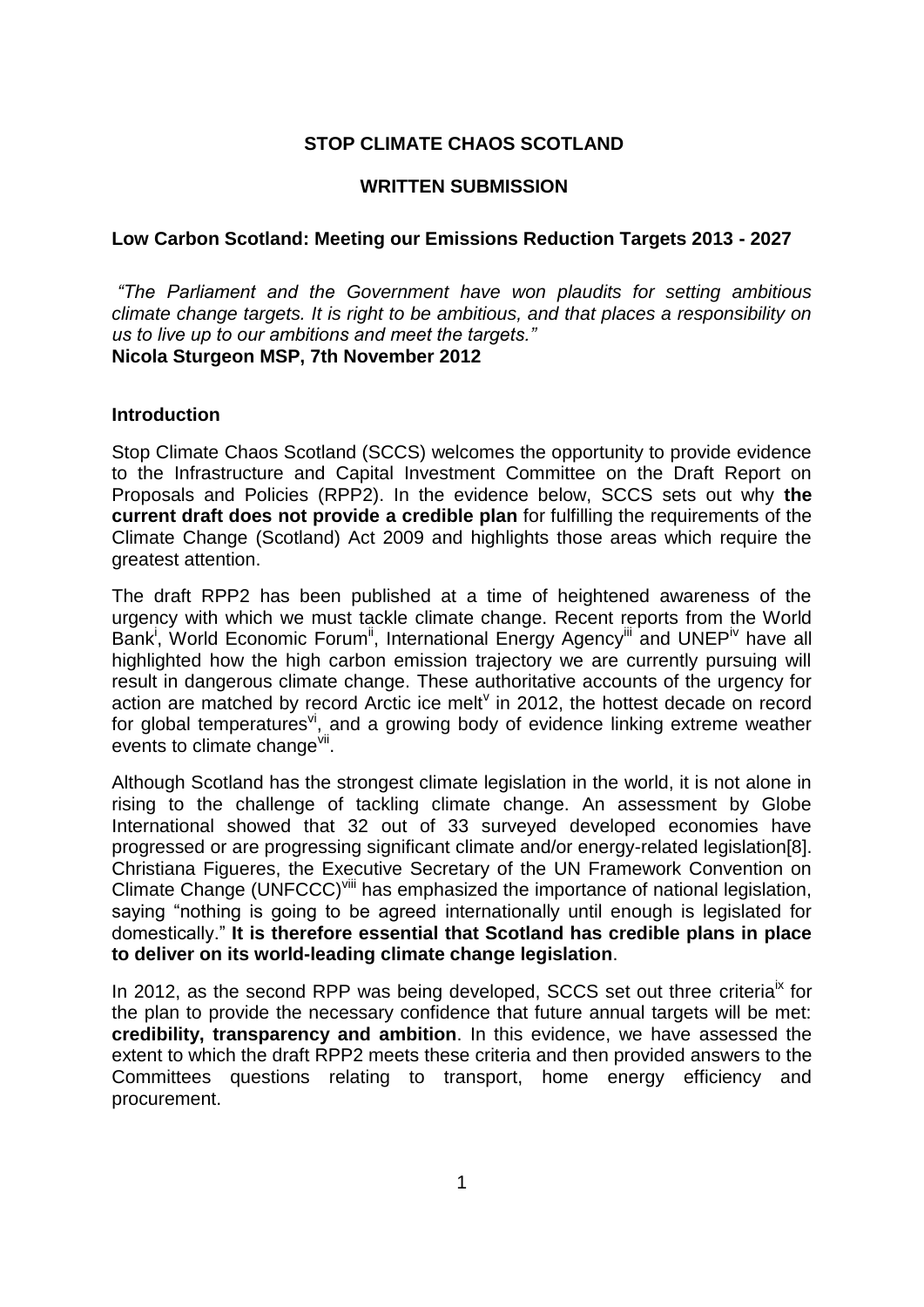## **Summary**

- There is an overreliance on proposals over policies, as well as on the EU increasing its climate change target. Unless all proposals described are fully implemented and the EU changes its level of ambition, Scotland will meet just one annual target between now and 2027.
- Transport measures which are already being funded should be 'upgraded' from proposals to policies.
- There is a lack of transparency in order to inform independent assessment of these plans.
- Emissions abatement potential is unexplained and potentially overstated in some cases.
- There is a lack of monitoring of existing policies in order to assess whether emissions savings are being made at the level forecast in RPP1.
- Milestones should be included in the plans in order to facilitate future monitoring and evaluation of policies.
- There is a need to integrate a strategic approach to low carbon behaviour change in policies and proposals.

## **Transparency and readability of report**

Rather than providing greater transparency of data, **the draft RPP2 provides less information than the first RPP**. It no longer distinguishes between UK, EU and Scottish policies as clearly as did previously, nor does it provide estimates of costs for proposals as the original report did. **This lack of information will frustrate future attempts to scrutinise the budget against the requirements of RPP**. In a number of cases, proposals are described in vague catch-all terms such as 'Lower emissions potential in transport', but no explanation is provided as to what this proposal would mean in practice. This has the effect of attributing significant carbon savings to poorly defined statements of possible future activities.

Unfortunately the draft RPP2 does not provide a full account of the benefits to be secured from its delivery. Although there is a figure provided for financial benefits it does not account for benefits from, for example, improved air quality, a healthier population or reduced congestion. As a result, it provides only a partial account of the balance of costs and benefits, an area highlighted as important by Audit Scotland in their report from December  $2011^{\times}$ .

In addition, unlike the first RPP, RPP2 also does not contain percentage reductions per sector compared to the 1990 baseline which makes it difficult to analyse the level of savings being attributed to meetings targets.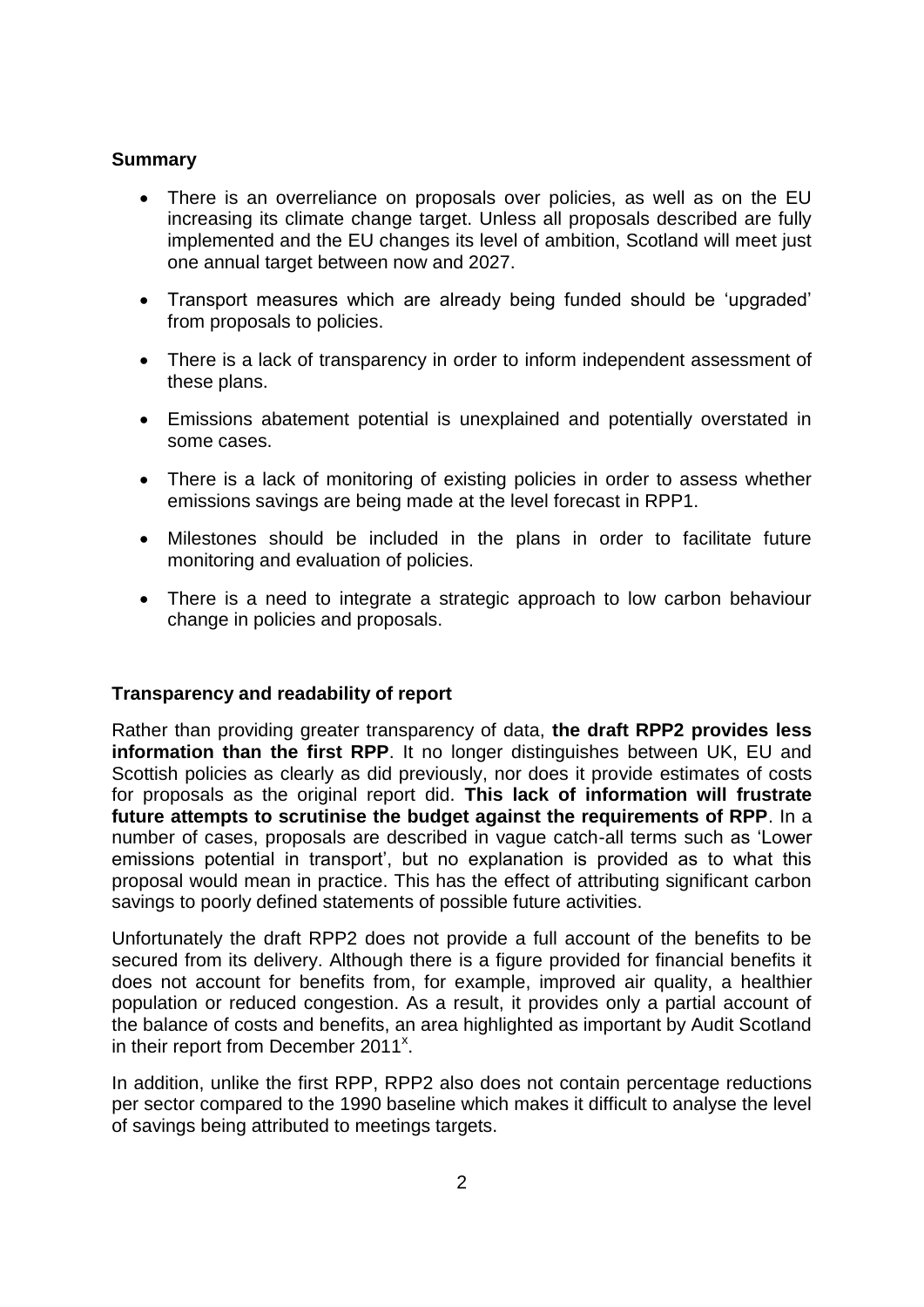# **Credibility of plans**

SCCS is concerned that **RPP2 does not present a credible package of measures** to enable emissions targets to be met. As with RPP1, there remains a significant overreliance on both the EU raising its ambition and the full implementation of a large number of proposals. For instance, in 2020, 41% of savings from the homes and communities sector is to come from proposals, for transport the figure is just over 30%. This balance of effort between committed polices and 'propositions' (para 2.11.2 of RPP2) does not provide a blueprint to a low carbon economy.

The table below is based on data from RPP2 and show **how only one target will be achieved if the Scottish Government implements only policies**. Even if the EU raises its ambition, all proposals would have to be implemented to the levels described if all of the legally-binding emissions targets are to be achieved.

| <b>EU</b><br>shifts<br>to<br>30%                 | <b>Yes</b>         | <b>Yes</b>                                                                    | <b>No</b>                                                                                      | <b>No</b>          |
|--------------------------------------------------|--------------------|-------------------------------------------------------------------------------|------------------------------------------------------------------------------------------------|--------------------|
| All<br>proposals<br>implemented                  | Yes                | <b>No</b>                                                                     | Yes                                                                                            | <b>No</b>          |
| All<br>policies<br>implemented                   | Yes                | Yes                                                                           | Yes                                                                                            | Yes                |
| Outcome<br>for<br>annual<br>targets<br>2013-2027 | Hit all 15 targets | Hit<br>seven<br>$(2013 -$<br>targets<br>miss<br>19)<br>and<br>eight (2020-27) | Hit eight targets<br>$(2013, 2021 -   target (2013))$<br>miss<br>27)<br>and<br>seven (2014-20) | Hit<br>only<br>one |

Credibility is further undermined by a lack of detail regarding certain proposals that are expected to generate considerable savings beyond 2020. For instance, one transport 'proposal', Lower Emission Potential in Transport, does not start to contribute savings until 2025 and by 2027 is saving almost the same as the entire decarbonising vehicles agenda. The risk associated with reliance on possible future activity is compounded by the vague description of future action. The proposal simply refers to 'a range of models used to predict transport emissions suggest that it may be possible to reduced predicted emissions, perhaps by as much as 0.75 Mt by 2027.' There is no information to allow an informed interpretation of how likely this is or what steps need to be taken now to ensure it is realised.

RPP2 provides little evidence of the effectiveness of existing policies and as a result the Committee does not have the information needed to judge the credibility of emissions reductions attributed to different policies.

#### **Ambition**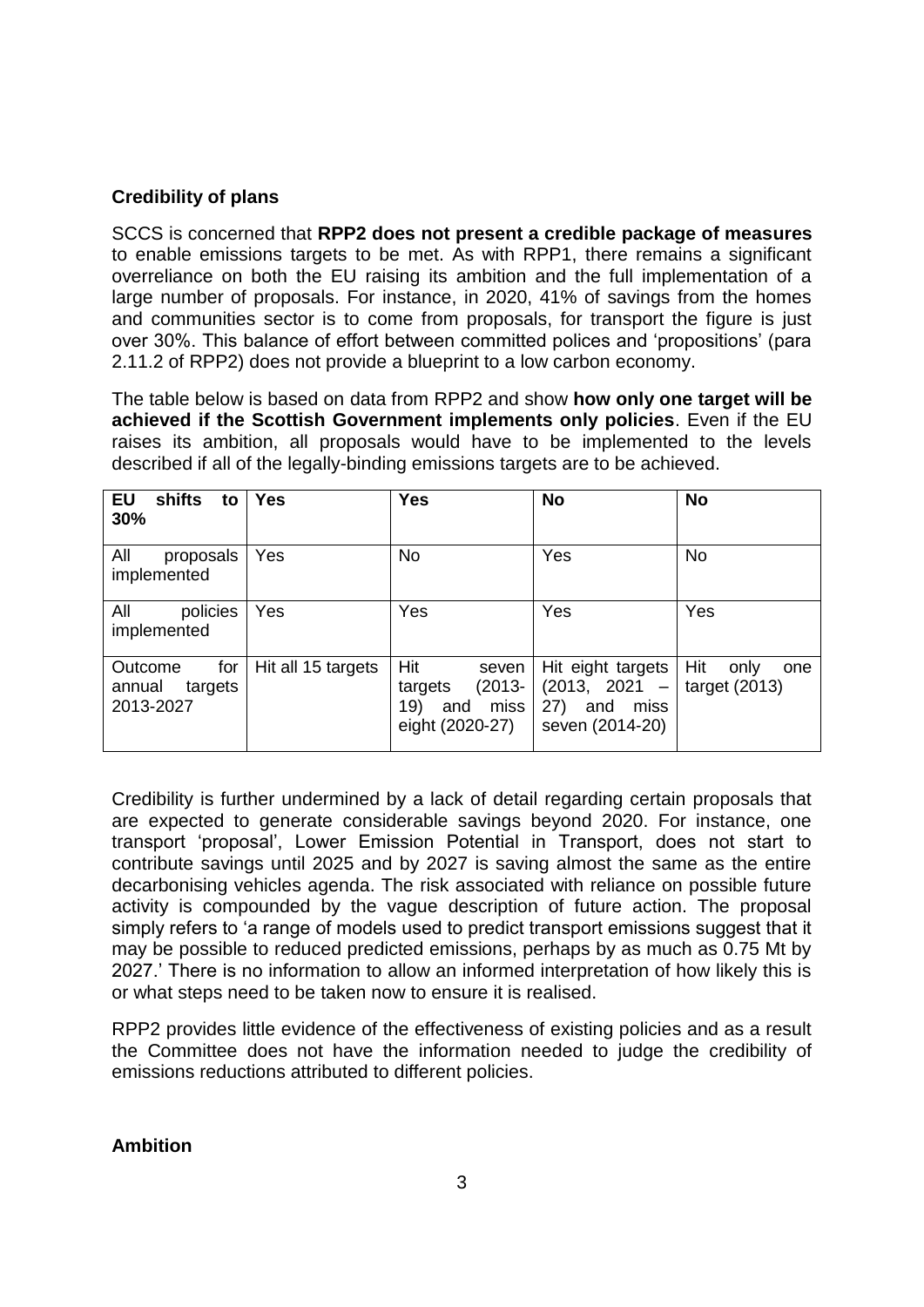It is hard to identify an increase in policy effort in RPP2. Certainly the 'step change' in effort advised by the UK CCC is not apparent. For instance, the transport sector plans to achieve only 65% of the savings RPP1 set out to make; an actual reduction in policy effort rather than an increase. This is reinforced by the absence of any Scottish Government transport policies. By its own definition any current Scottish Government transport effort with a focus on emissions reduction is not currently happening at a "the intensity required for the abatement figures in this document" (P124 of draft RPP2). The low level of ambition is compounded by the reliance on action after 2020. Again, the transport sector provides a clear example with three times the emissions reductions expected between 2021 and 2027 as between 2013 and 2020.

## **Transport**

## Progress on RPP1

Emissions from transport are higher now than they were in 1990, the baseline year. The first RRP said emissions from transport should be 1% lower in 2010 than the 1990 baseline, but the Scottish Government's own report shows that they were actually 2% higher<sup>xi</sup>. As in the draft RPP2, the first RPP did not include any Scottish policies on transport, only proposals. However, the vast majority of the proposals included in the first RPP are not currently being sufficiently funded<sup>xii</sup>. It is therefore reasonable to say insufficient progress has been made, since the publication of the first RPP, in the transport sector to reduce emissions. It is not possible to provide a more detailed analysis on progress as appropriate monitoring has not been published by the Scottish Government to enable this to happen.

## RPP2

As in RPP1, there is **a total absence of Scottish Government policies on transport in RPP2**, the only emissions savings from policies being as a result of EU Directives. The text of the transport section clearly sets out that the Government is already allocating funds to a number of the transport proposals (e.g. cycling and walking infrastructure investment, car clubs, eco-driving), unfortunately the RPP2 also makes clear that they are not currently supported "at the intensity required for the abatement figures in the document" (para 7.4.6**). SCCS calls on those measures that are currently being funded be 'upgraded' to policies**, e.g. the Cycling Action Plan for Scotland (CAPS). The latter is just one example and there are many more within the transport section.

There is a considerable reduction in ambition for emissions abatement from the transport sector. For example, for 2020, RPP2 almost halves the effort expected from the transport proposals from 1,093 to 579ktCO2e, a 47% reduction  $\frac{x}{10}$ . In addition, the level of ambition in the early years is of particular concern. We cannot afford to wait until the 2020s to start taking action. The table below describes the balance between early and late action in the transport sector.

| Transport proposals $\&$ 2013 - 2020 |  | 2012 - onwards |
|--------------------------------------|--|----------------|
|--------------------------------------|--|----------------|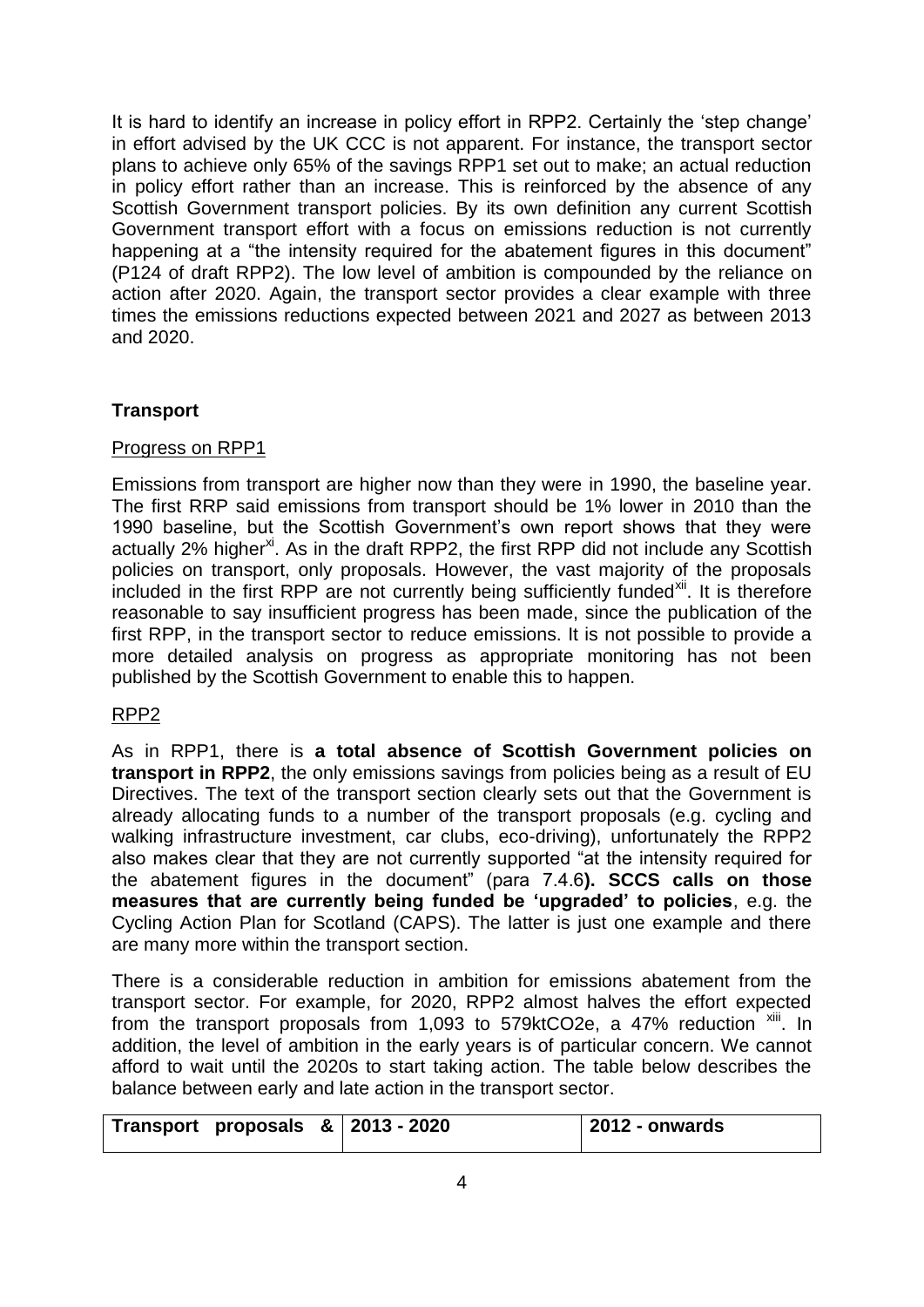| policies (ktCO2e) |        |                       |
|-------------------|--------|-----------------------|
| RPP1              | 11,241 | $5,642(2021-22)$      |
| RPP <sub>2</sub>  | 7,261  | $20,678(2021 - 2027)$ |

**Meeting the targets is heavily reliant on the proposal 'Lower Emission Potential in Transport' despite there being no convincing explanation of what is meant by this** (see para 7.4.40) or, why implementation of this measure should be delayed until the final three years (2025-27). Furthermore, the emissions savings expected from 'Lower Emission Potential in Transport' are expected to come at no extra cost. $x<sup>i</sup>$  To provide this revenue-neutral emissions saving from the transport sector, <sup>xv</sup> road traffic demand management measures would be required if the 'reductions in use of the road network in favour of public transport' are to be delivered. However, these are completely absent from the draft RPP2. It is unacceptable for Ministers to rely on a vague, unexplained proposal, in the final years of the plan, to achieve the required reductions from the transport sector. **SCCS recommends the Committee seek an evidence-based explanation for this proposal.** In the absence of this, this proposal should be removed from RPP2 and replaced with other transport measures in the early years to make up the shortfall. SCCS would suggest demand management measures as a possibility for this addition<sup>xvi</sup>.

RPP2 features only five budget lines for transport proposals compared to the 13 featured in RPP1.<sup>xvii</sup> This significantly reduces the transparency of the **document compared to its predecessor**. The change in format also makes it impossible to compare the effort expected from different policies (as listed in the text) with that expected in RPP1, despite these measures being essentially unchanged. **SCCS calls on the Committee to request the Government to provide a disaggregation of the data** in the same format as presented in p143 of RPP1 so that proper scrutiny can be carried out.

#### **Homes and Communities**

#### Progress on RPP1

RPP1 identified reductions in emissions from homes of 10% and 36% respectively for 2010 and 2020 (against a 1990 baseline). The bulk of these reductions were attributed to improvements in domestic building energy efficiency with more modest abatement from improving new build standards and renewable heat. Milestones on installation of loft and cavity wall insulation into all homes, installation of high efficiency boilers for those homes with gas central heating and at least 100,000 homes to have adopted some form of renewable heat technology were identified.

Scotland's emissions from homes were 3% greater in 2010 than in 1990 and thus the 10% reduction attributed from homes was not achieved. Whilst considerable progress is being made towards these milestones, it is not clear whether Scotland is on track to meet these. Latest statistics (2011) reveal that whilst many homes have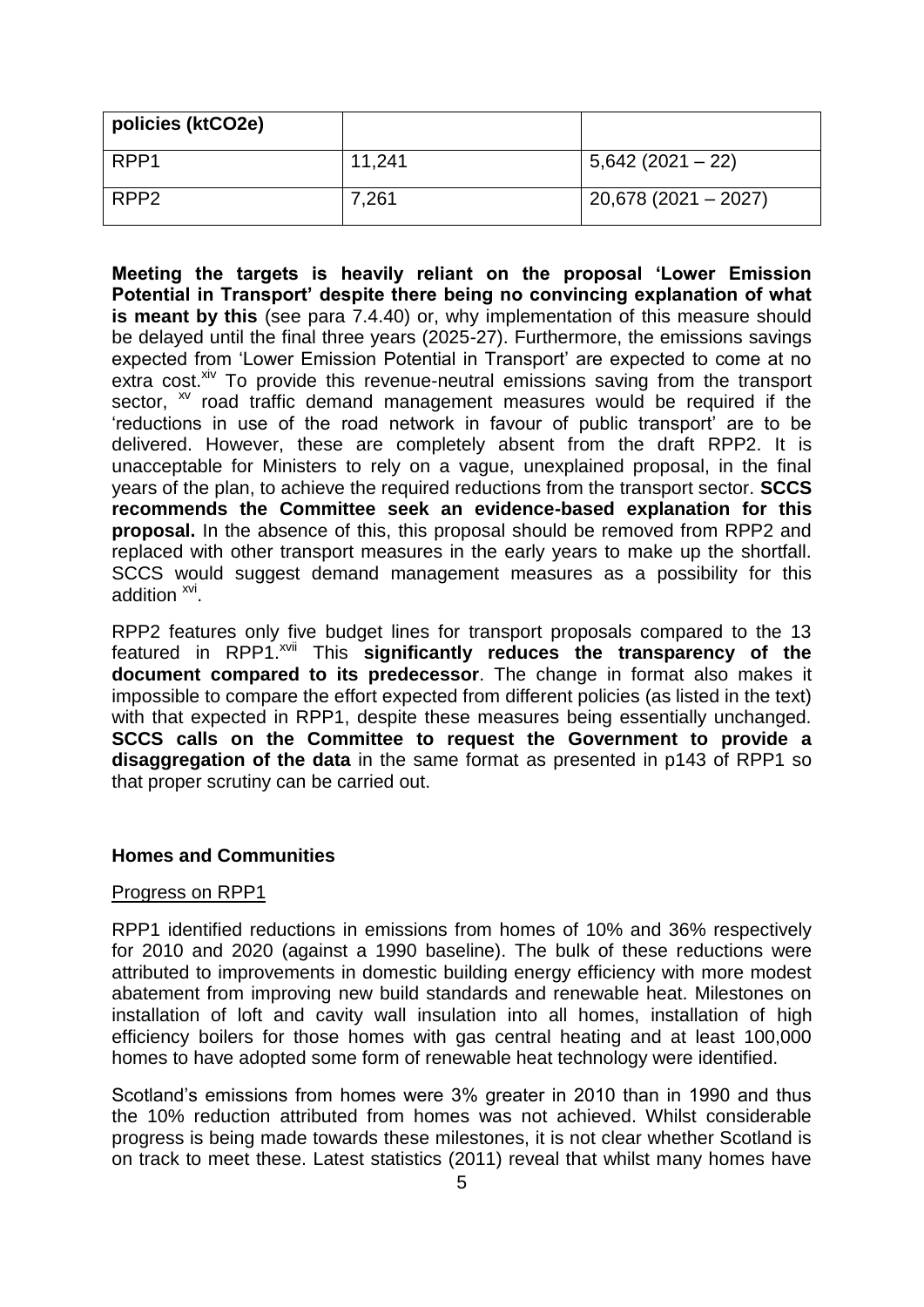some insulation, just 42% of homes have 200mm or more and 34% of homes with cavity calls are yet to have cavity wall insulation. The Energy Saving Trust estimate that around 9,500 homes in Scotland have some form of renewable heating or hot water by end 2010 and based on the current rate of installation have identified that a ten fold increase in installation rates will be required in order to meet target for 100,000 homes to have some form of renewable heat technology<sup>xviii</sup>. Furthermore, it is questionable if these milestones are sufficiently challenging to ensure abatement levels for 2020 will be reached.

Since drafting RPP1, the government have made a welcome commitment to produce a National Retrofit Programme.

#### RPP2

Given that emissions from homes have not fallen in line with the trajectory established in RPP1, and this in part contributed to Scotland missing the 2010 emissions target, a step change in delivery of measures to improve the energy efficiency of our housing stock is required. The RPP2 falls short of reflecting this.

**Whilst we welcome the inclusion of a proposal to introduce minimum standards for the private housing sector** we have some significant concerns about the ambition, timescale and effectiveness of the policies and proposals as outlined in RPP2, in particular:

- The lack of any timetable for when the National Retrofit Programme will have covered all Scottish households.
- **The length of time before the proposal for minimum standards would be introduced (2018).** Earlier introduction would help drive up demand for Green Deal and ECO schemes. SCCS recommends a minimum standard of energy performance for all private housing at the point of sale or rental, as of 2015.
- The reduced ambition and delayed timescale (to 2014) for implementing new build standards.
- The **lack of clarity around what the proposal 'Additional technical abatement potential in fabric and energy efficiency' is, and how it will be achieved**, particularly given the significant abatement attributed to this proposal. SCCS recommends the Committee seek further information on this proposal in order to assess its credibility.
- The level of abatement expected from smart meters in 2013 and 2014 given the mass roll out programme is not expected to start until 2014. There is also no explanation for the increased abatement attributed to smart meters from 2018 onwards in RPP2 compared to that in RPP1.
- The absence of any proposed milestones. **We recommend milestones on installation of insulation** across Scotland's stock specifying a minimum of 270mm and on solid wall insulation installation as a minimum of 230,000 - 10% share of the UK recommendation by the Committee on Climate Change).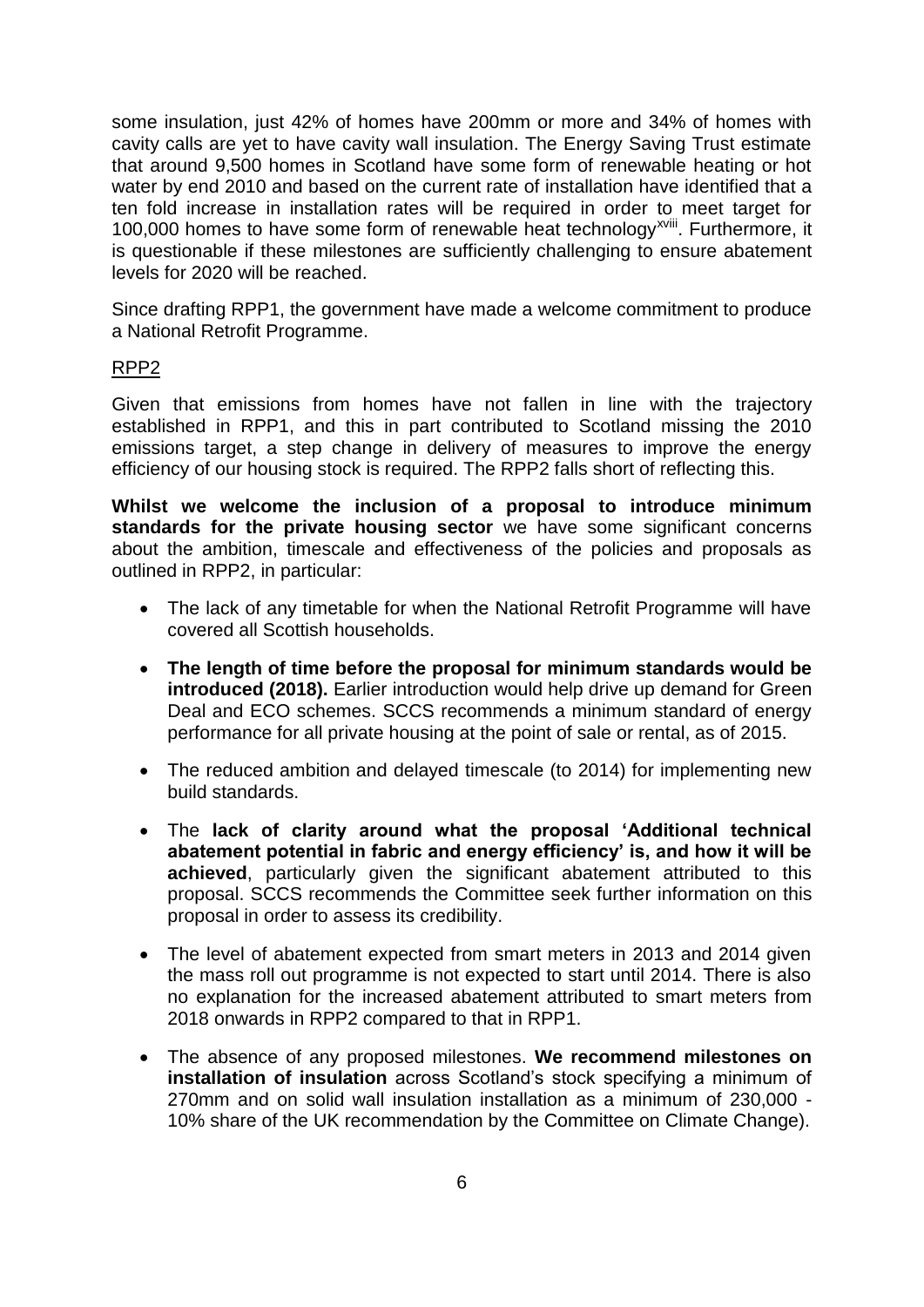• The lack of any proposal to use the Land and Buildings Purchase Tax and green council tax approach to incentivise energy efficiency improvements.

## **Procurement**

It is difficult to make any substantial analysis on the level of importance placed on procurement as a means to reduce emissions in the RPP2 as there is **very little reference to this important lever** within the document.

In the Business, Industry and the Public Sector section, considerable emissions abatement is attributed to the 'Public Sector' with an ambition to achieve 'a complete transformation' in this area by 2027. While sustainable procurement processes are one of the three areas identified to achieve this, there are **no proposals or policies relating to sustainable public procurement** within the RPP2.

RPP2 notes that **an accelerated programme of implementation, a "significant uplift of activity...across the entire public sector"**, will be needed (P113 of RPP2). To help gauge progress, SCCS urges mandatory reporting of emissions under the Public Bodies Duty in the Climate Change (Scotland) Act.

The Carbon Trust report<sup>xix</sup> identifies barriers to implementation on procurement, as well as the need for the financial business case for carbon reduction to be understood at senior levels and a lack of governance to measure actual emissions savings versus targets.

The focus of what was to be the Sustainable Procurement Bill has shifted towards general Procurement Reform, with very little emphasis on sustainability. This is reflected in the RPP2 itself where it is stated: 'The Scottish Government's procurement reform work includes a series of proposals on the smarter use of public procurement to encourage innovation and growth' (P143), with no reference to encouraging sustainability and reducing emissions. SCCS has expressed our concern about this in greater detail in our consultation response<sup>xx</sup>.

SCCS welcomes the preparation of an action plan to, among other issues, identify 'what more might be done through our procurement activities' by October 2013.

## **About Stop Climate Chaos Scotland**

Stop Climate Chaos Scotland (SCCS) is a diverse coalition of over 60 organisations campaigning together on climate change, including environment, faith and development organisations, trade and student unions and community groups. For more information visit www.stopclimatechaos.org/scotland.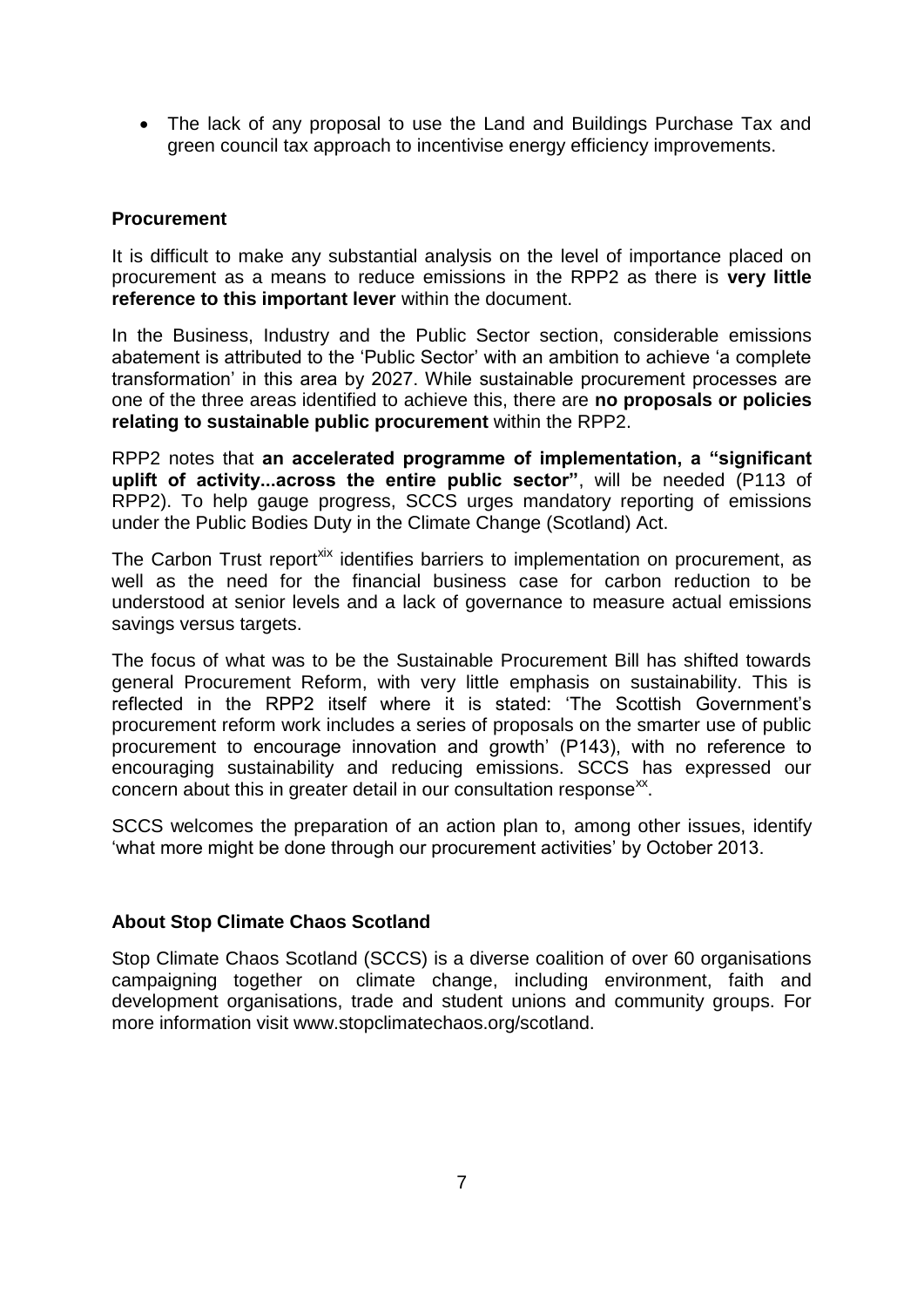#### **References**

i Turn Down the Heat, World Bank, November 2012: http://bit.ly/U5lask

ii Global Risks 2013, World Economic Forum: http://reports.weforum.org/global-risks-2013/sectionone/executive-summary/

iii World Energy Outlook, International Energy Agency, November 2012: http://www.worldenergyoutlook.org/

iv Emissions Gap Report 2012, UNEP, November 2012: http://bit.ly/10s5mDk

v National Snow and Ice Data Center, September 2012: http://nsidc.org/arcticseaicenews/2012/09/arctic-sea-ice-extent-settles-at-record-seasonal-minimum/

vi http://www.nasa.gov/home/hqnews/2010/jan/HQ\_10-017\_Warmest\_temps.html

vii Managing the Risks of Extreme Events and Disasters, IPCC: http://ipcc.ch/news\_and\_events/docs/srex/srex\_press\_release.pdf

[8] GLOBE Climate Legislation Study, January 2013; http://www.globeinternational.org/index.php/news/item/study-reveals-legislators-hold-the-key-totackling-climate-change

viii http://unfccc.int

ix SCCS briefing on RPP2, May 2012: http://beta.stopclimatechaos.org/sites/default/files/sccsbriefing-rpp2-final.pdf

x Reducing Scottish Greenhouse Gas Emissions, Audit Scotland, December 2011: http://www.auditscotland.gov.uk/docs/central/2011/nr\_111208\_greenhouse\_gases.pdf

xi http://www.scotland.gov.uk/Resource/0039/00397478.pdf

xii Warning Signs, Transform Scotland, September 2012: http://transformscotland.org.uk/warningsigns-report.aspx

xiii Data is from P143 of RPP1 and P165 of draft RPP2.

xiv The 'Total cost of proposals' line increases only from £130m in 2024 to £137m/£132m/£134m in years 2025/2026/2027.

xv Indeed, the reference in §7.4.40 to "scope to manage reductions in use of the road network in favour of public transport" could be read as confirmation of this interpretation.

xvi SCCS briefing on RPP: Transport, May 2012: http://beta.stopclimatechaos.org/sites/default/files/sccs-briefing-rpp2-transport-final.pdf

xvii Compare the table on p165 of RPP2 with the table on p143 of RPP1.

xviii

http://www.scottish.parliament.uk/S4\_EconomyEnergyandTourismCommittee/Inquiries/Energy\_Savin g\_Trust.pdf

xix Potential Carbon Abatement from the Scottish Public Sector, Carbon Trust, December 2012: http://www.scotland.gov.uk/Publications/2012/12/3885

xx SCCS response to Procurement Reform Bill consultation: http://www.scotland.gov.uk/Resource/0040/00409691.pdf